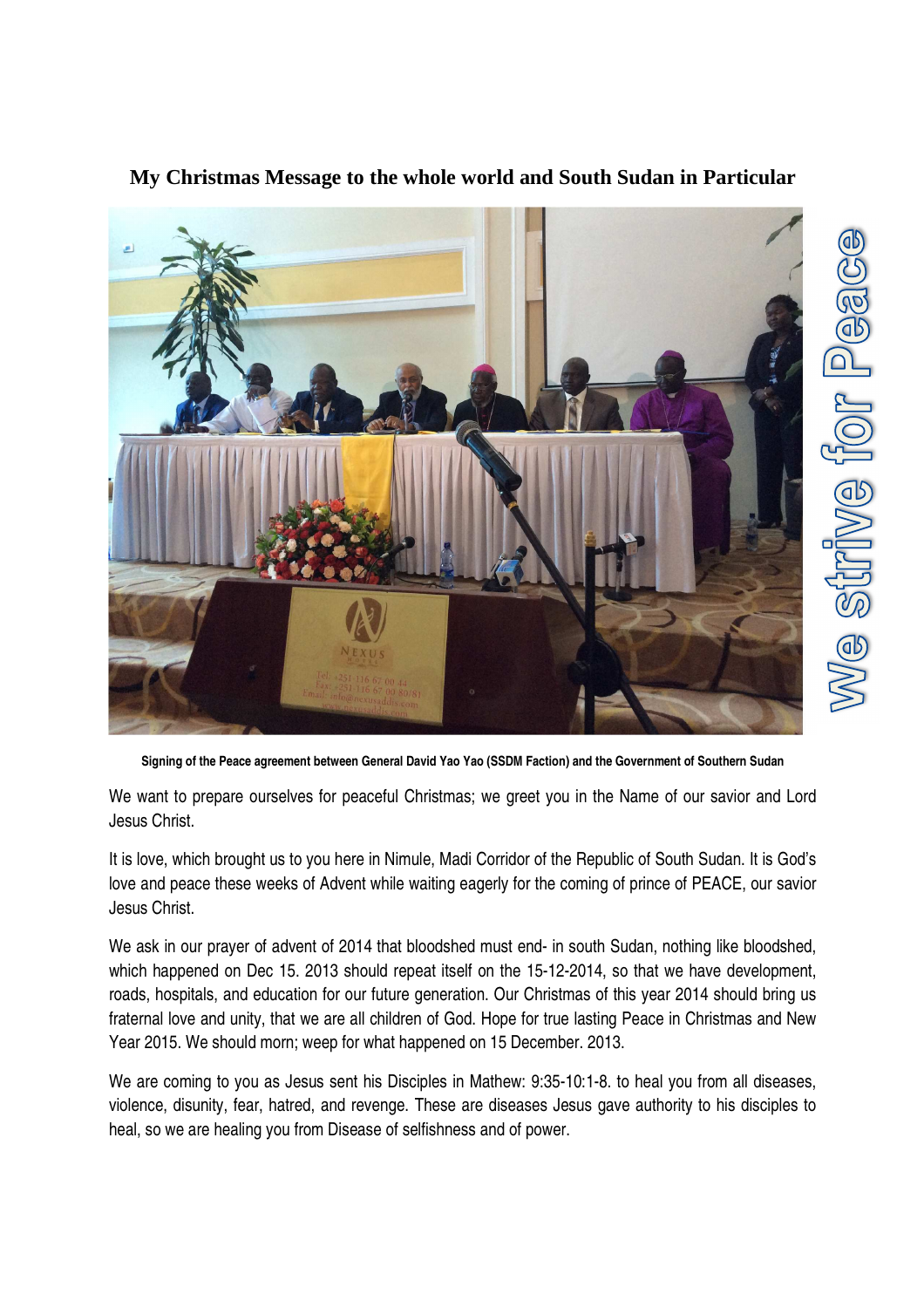You who are living in Nimule, are children of One God and Savior, you are brothers and sisters.

All members of South Sudan living in any part, State, Counties of South Sudan should live as a community of that State and County or Payam and Boma without any DISCRIMINATION, avoid living as animal farm.

It is written when you are in Rome act as Romans. This is the teaching of our Savior and Lord Jesus Christ. You are all Brothers and Sisters, you are not Foreigners, and you have one Father in Heaven.

When you settle amidst any community, become members of that community, DO NOT segregate yourself, I give you one example, my ancestors came from Logo in Rejaf east, my clan is called Logopi-since we came among the Madi, we did not call ourselves Bari but we became Madi and we are called Madi –Logopi

This did not happen to me only, let each one trace his or her history; we all came from somewhere 1000 or 2000 years ago. We the Logopi live with the people of madi Bori in Opari. We are Madi though we know the root of our Origin, and the Bari cannot claim this area of Madi as Bari area because of Logopi who settled there.

I am not talking Politics but History. If we know History, we shall live in Peace in South Sudan. Our problem is ignorance of knowledge of History. There are always problems in communities caused by individuals. Let us not label the mistakes of individuals on communities, tribes, clan, states or south Sudan, let us isolate such issues. A mistake of a Madi person or persons is not of Madi people, Madi communities or the community living within the Madi, Acholi, Lokoya, Lotuho or Dinka community etc.

In every community there are problematic people- if we all today understand this, we shall create a peaceful South Sudan. South Sudanese are peaceful and sociable people. LET NO INDIVIDUAL ISSUES DESTROY SOUTH SUDAN.

We need each other, All of us are useful for Building up a Peaceful South Sudan to accommodate all South Sudanese and there is room still for our friends from Africa, and other part of the World, Anyone can settle anywhere in South Sudan like in America, Australia but with Respect to the people born in that place, treat each other with respect and live together as equals.

I want to remind ourselves south Sudanese that, every south Sudanese small or Big has contributed to the liberation of south Sudan and to independence of south Sudan, not only south Sudanese but people from Nuba mountains, northern Sudan and the whole world.

Any person who says I or my tribe and so on have liberated south Sudan is a liar or an ignorant person or does not understand the history of the liberation and the independence of south Sudan.

I am not talking politics but I am relating to history, I am one of the witnesses and one of the shepherds of those who died, struggled and set their blood for the freedom, unity and independence of the people of south Sudan. Congratulation to all and may God reward all with **PEACE, JUSTICE**, and **LOVE FOR ONE ANOTHER**. True and lasting peace in south Sudan requires **PATIENCE, LOVE, REPETANCE, PARDON AND FORGIVENESS**.

Advent is the time for us to repent from all our wrong doings, asking pardon from God and from one another. **PEACE, PEACE, PEACE.**

Let all the weapons of south Sudan be return in stores for defending the lives of the people in south Sudan from any foreign aggressions, not for destroying the lives of people in south Sudan whom we love very much. I thank you for